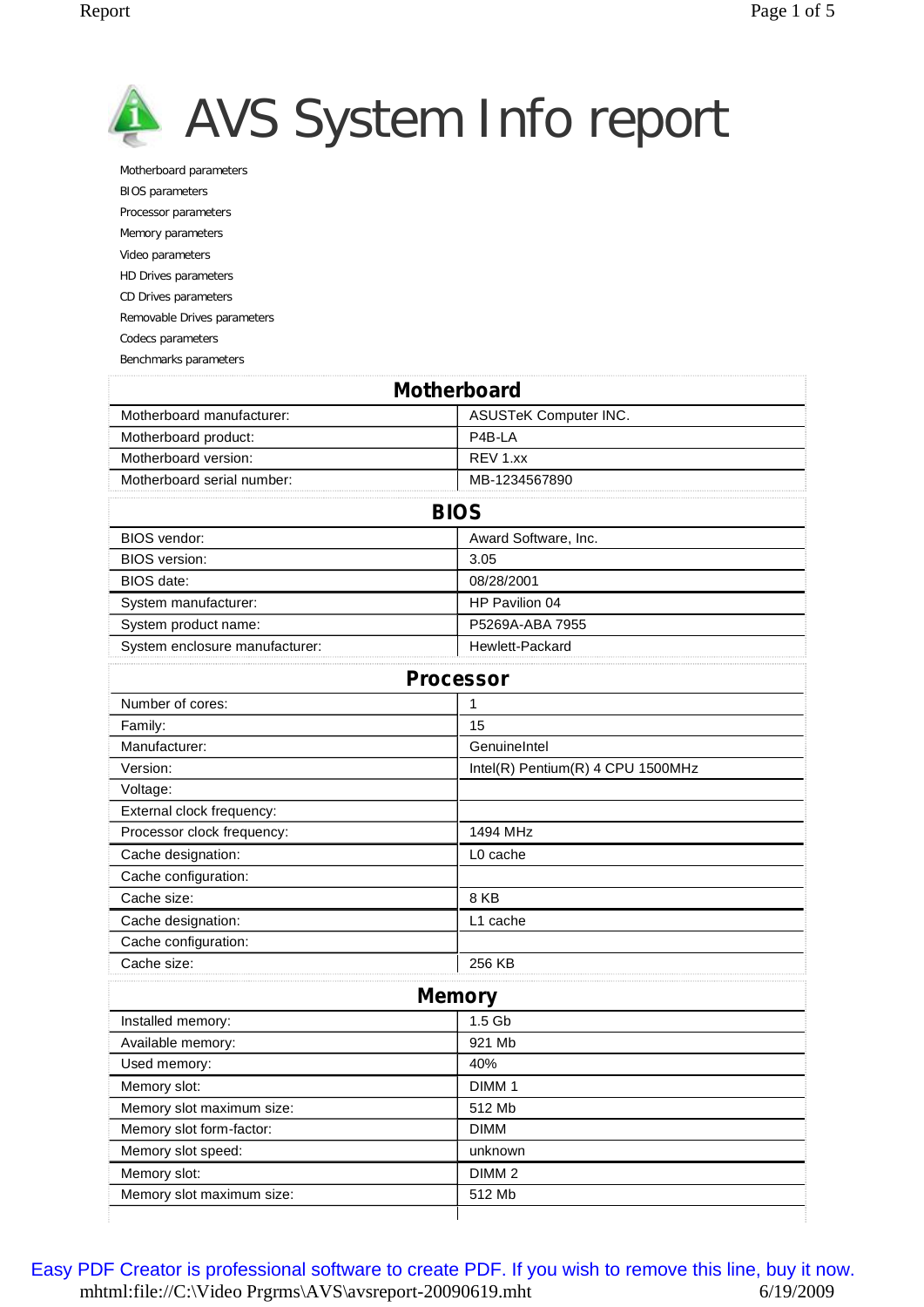| unknown                                    |
|--------------------------------------------|
| DIMM <sub>3</sub>                          |
| 512 Mb                                     |
| <b>DIMM</b>                                |
| unknown                                    |
| <b>Video</b>                               |
| Nvidia Corp                                |
| RIVA TNT2 Model 64/Model 64 Pro            |
| Integrated RAMDAC                          |
| 32 Mb                                      |
| RIVA TNT2 Model 64/Model 64 Pro            |
| Version 3.05.00.10.31                      |
|                                            |
| <b>HDD</b>                                 |
| Hard disk drive 1:                         |
|                                            |
| ST340810A                                  |
| 3.35                                       |
| 463530423834345220202020202020202020202020 |
| <b>ATA</b>                                 |
| 2 Mb                                       |
| 37.27 Gb                                   |
| C:                                         |
| C                                          |
| 32.85 Gb                                   |
| Hard disk drive 2:                         |
|                                            |
| ST340823A                                  |
| 3.54                                       |
| 453530464a374e5920202020202020202020202020 |
| ATA                                        |
| 512 Kb                                     |
| 37.27 Gb                                   |
| F:                                         |
| F                                          |
| 38.14 Gb                                   |
| <b>CD Drives</b>                           |
| <b>Optical disc drive 1:</b>               |
| D:                                         |
| <b>ATAPI</b>                               |
| DVD A DH20A4P                              |
| <b>NP53</b>                                |
|                                            |
| 2770 Kb/s                                  |
| 5540 Kb/s                                  |
|                                            |
| 8310 Kb/s                                  |
| 11080 Kb/s                                 |
|                                            |

mhtml:file://C:\Video Prgrms\AVS\avsreport-20090619.mht 6/19/2009 [Easy PDF Creator is professional software to create PDF. If you wish to remove this line, buy it now.](http://www.pdfdesk.com)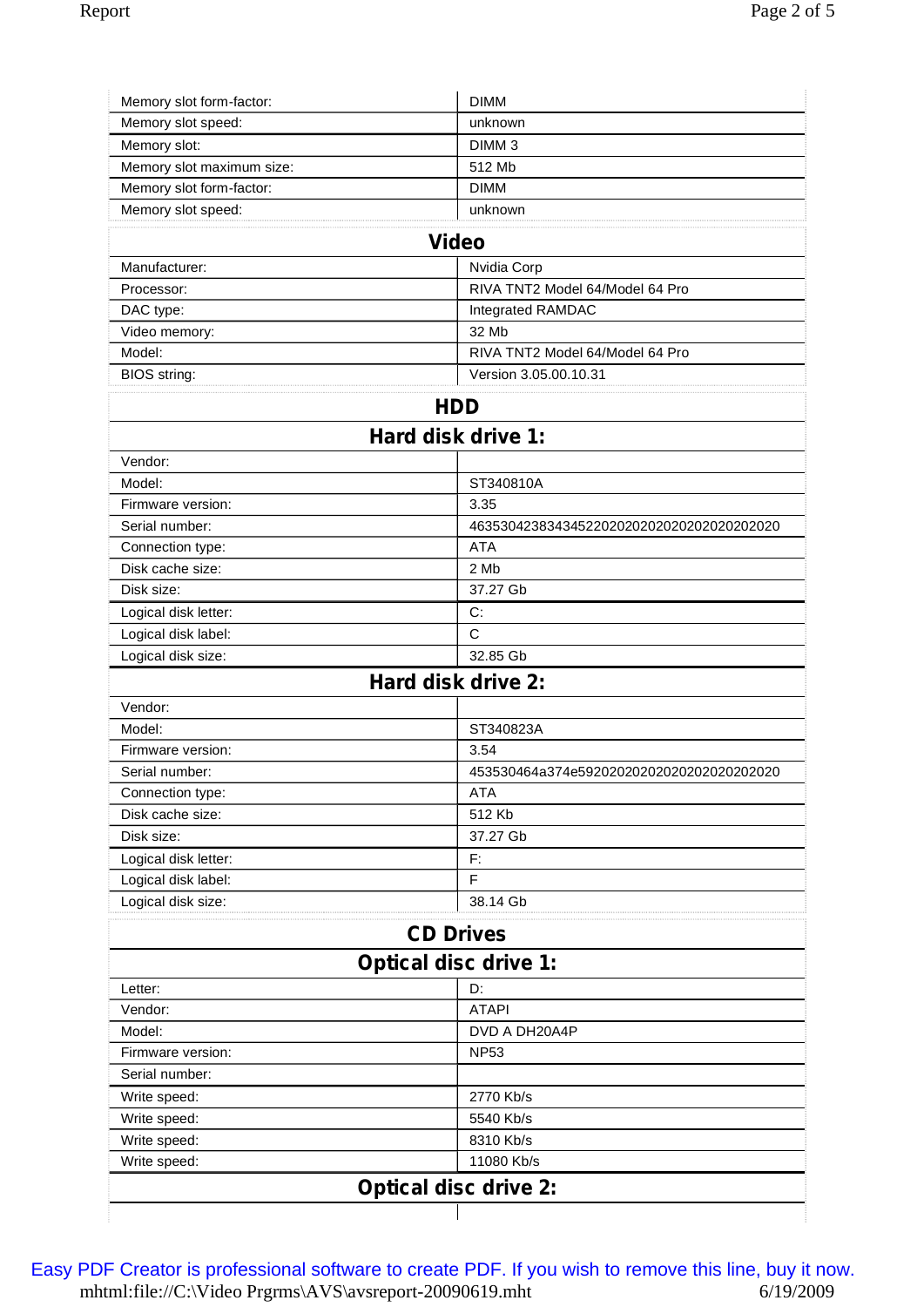| Е.                                           |
|----------------------------------------------|
| <b>PIONEER</b>                               |
| DVD-ROM DVD-116                              |
| 1.21                                         |
|                                              |
|                                              |
| <b>Removable Drives</b>                      |
|                                              |
| <b>Codecs</b>                                |
| Microsoft IMA ADPCM CODEC                    |
| Microsoft ADPCM CODEC                        |
| Microsoft CCITT G.711 A-Law and u-Law CODEC  |
| Microsoft GSM 6.10 Audio CODEC               |
| DSP Group TrueSpeech(TM) Software CODEC      |
| Microsoft G.723.1 CODEC                      |
| Windows Media Audio                          |
| Sipro Lab Telecom ACELP.net audio codec      |
| Indeo <sup>®</sup> audio software            |
| Fraunhofer IIS MPEG Layer-3 Codec (advanced) |
| Messenger Audio Codec                        |
| SHARP G.726 ACM Audio Decoder                |
| NCT ALF2 CD Audio CODEC                      |
| AC-3 ACM Decompressor                        |
| Microsoft PCM Converter                      |
| Cinepak Codec                                |
| <b>IR32</b>                                  |
| <b>IR32</b>                                  |
| <b>IR45</b>                                  |
| <b>IYUV</b> codec                            |
| <b>MS-RLE</b>                                |
| <b>MS-CRAM</b>                               |
| MS-YUV                                       |
| MS-YUV                                       |
| Toshiba YUV411                               |
| MS-YUV                                       |
| MS H.263                                     |
| MS H.261                                     |
| Indeo <sup>®</sup> video 5                   |
| <b>FFDS</b>                                  |
| MC_DVD                                       |
| <b>XVID</b>                                  |
| DivX codec                                   |
| MS-MPEG4 V1                                  |
| MS-MPEG4 V2<br>MS-MPEG4 V3                   |
|                                              |
|                                              |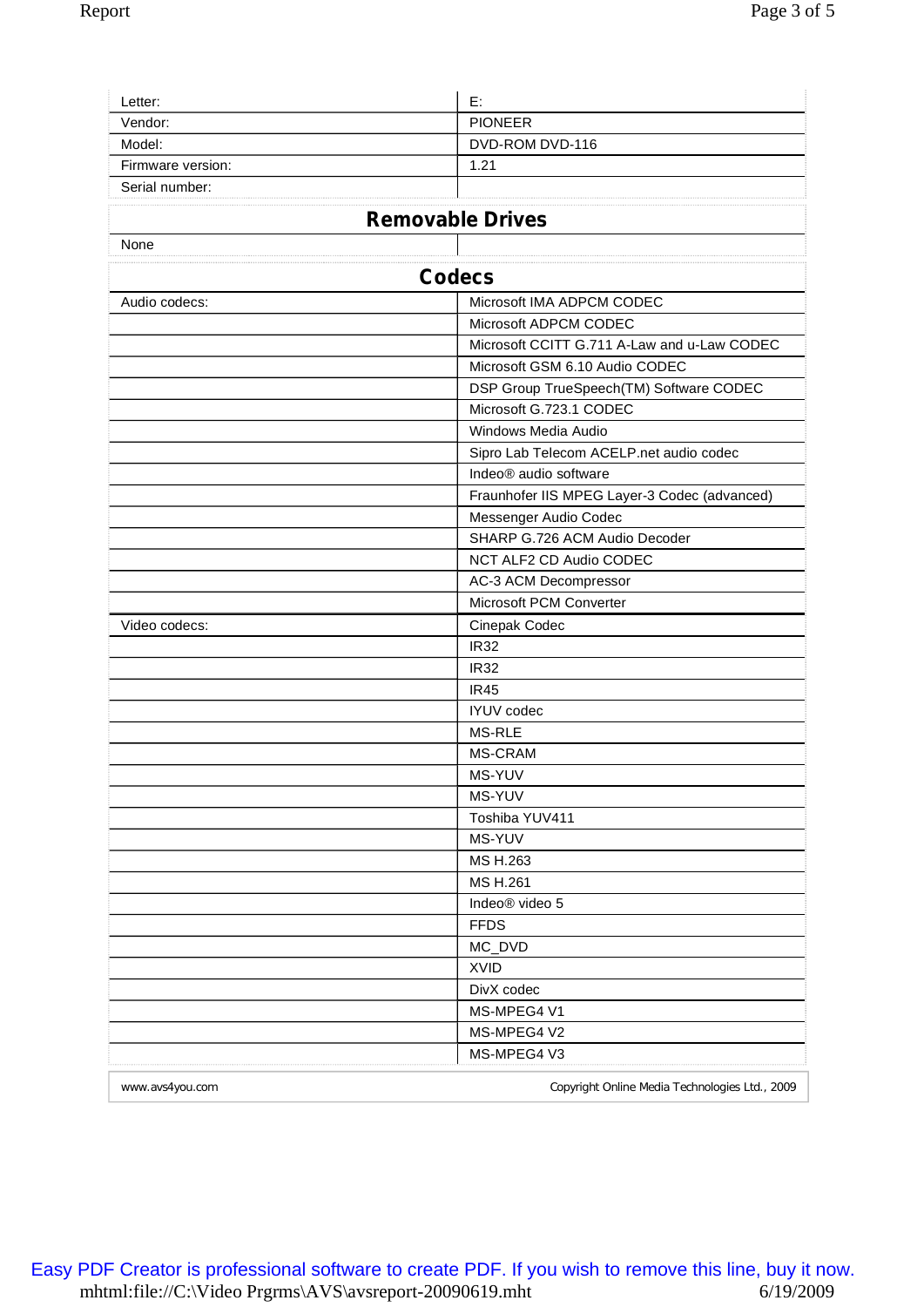| Read speed (Mb/sec)                                         | <b>Memory benchmark</b>                                              |
|-------------------------------------------------------------|----------------------------------------------------------------------|
| $\mathbf{1}$<br>887.917                                     |                                                                      |
| z<br>з<br>977.97                                            | 4846.009                                                             |
| 4<br>994.295                                                |                                                                      |
| Write speed (Mb/sec)                                        |                                                                      |
| 1<br>376819                                                 |                                                                      |
| z                                                           | 2076.855                                                             |
| з<br>661.984<br>612.619<br>٠                                |                                                                      |
| 1. ASUSTell Computer INC.; P48-1A; DINN<br>unknown; 1535 MB | 3. KT400-8235; DDAM 12353 MHz; 511 MB                                |
| 2. ASUSTeK Computer INC.; PSK/EPU; DIMM 800<br>MHz; 2046 MB | 4. V18366-8233; DDDM 12353 MHz; 1023 MB                              |
| <b>Dhrystones per second</b>                                | <b>CPU benchmark</b>                                                 |
| 1<br>1656910.408                                            |                                                                      |
| z                                                           | 7127618.309                                                          |
| з<br>2371737.62<br>2317912.909<br>4                         |                                                                      |
| MWIPS (Million Whetstone instructions per second)           |                                                                      |
| 1<br>476.092                                                |                                                                      |
| z                                                           | 2101.541                                                             |
|                                                             |                                                                      |
| з<br>659.973                                                |                                                                      |
| 640.75<br>4                                                 |                                                                      |
| 1. GemmeIntel; Intel(R) Pentam(R) 4 CPU<br><b>1500MHz</b>   | 3. AuthenticAMD; AMD Phenom(tm) 9550 Quad-Core<br>Processor; cores:4 |